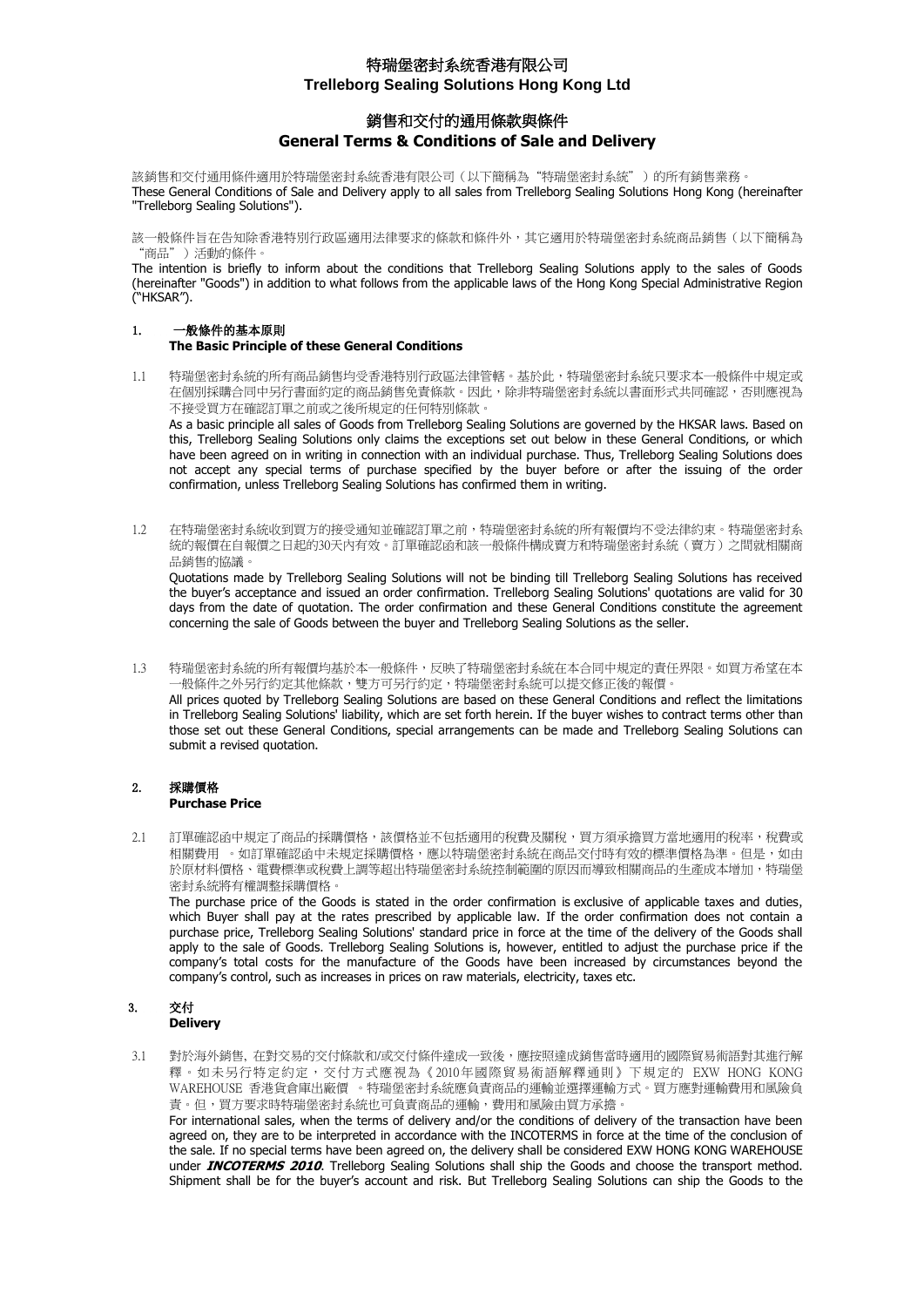buyer upon the buyer's request and at its account and risk.

3.2 對於香港本地銷售, 除另行約定外,交付方式應爲香港貨倉交貨。銷售金額滿港幣伍仟元或以上 (以單次送貨之銷售 金額計, 或跟據特瑞堡密封系統當時生效之政策及有關銷售金額門檻) , 特瑞堡密封系統提供香港本地送貨 (適用範 圍只限香港島, 九龍及新界, 但不包括離島,偏遠地區或禁區等。如買方要求的特別加急,或特殊貨運所產生的額 外費用及有關風險, 須由買方承擔 。) 銷售金額未達免運門檻,買方要求時,特瑞堡密封系統也可負責商品的運 輸,費用和風險由買方承擔。

For Hong Kong domestic sales, unless otherwise agreed, the delivery terms shall be EXW Hong Kong Warehouse. Free local delivery for total invoice(s) value per delivery on or above HK\$5,000 within Hong Kong (only includes Hong Kong Island, Kowloon and New Territories and excludes outer islands, remote or restricted areas, or subject to Trelleborg Sealing Solutions's prevailing Company policy at time of sales and delivery. Buyer has to bear any risks and additional costs or other related charges if any special or urgent delivery request.) If free delivery terms & conditions are not met, Trelleborg Sealing Solutions can ship the Goods to the buyer upon the buyer's request and at its account and risk.

# 4. 買方的檢查和投訴義務

**The buyer's obligation to examine and to complain**

4.1 在接收商品時,買方有義務對商品進行全面檢查。接收商品後,買方應立即(不遲於收貨後八天)告知並描述已交貨 商品所存在的缺陷,該缺陷是買方已經或應該已經發現的。買方不得對在該等檢查過程中本能夠但未能發現的任何產 品缺陷提出索賠。所有投訴應在交付之後的3個月內提出。 The buyer is obliged to examine the Goods carefully upon receipt. The buyer shall immediately and not later than eight days from receipt of the Goods notify and describe such defects on the Goods delivered as the buyer has or ought to have found. The buyer cannot claim any defect that could have been found at such an examination. Complaints shall always be made within 3 months from delivery.

### 5. 數量 **Quantity**

5.1 特瑞堡密封系統保留在供貨數量方面允許有±3%偏差的權利。 Trelleborg Sealing Solutions reserve the right to supply goods with a quantity deviation of ±3%.

#### 6. 付款 **Payment**

- 6.1 特瑞堡密封系統接受的付款方式為銀行匯款或支票,發票上另行規定的除外。如支付延遲,即遲於發票日期後8天支 付的,特瑞堡密封系統將按每天0.5%收取利息。 Trelleborg Sealing Solutions' payment terms are bank transfer or cheques, unless otherwise specified on the invoice. In the case of late payment, i.e. payment later than 8 days from date of invoice, Trelleborg Sealing Solutions will charge a daily interest at 0.5%.
- 7. 所有權保留 **Reservation of Title**
- 7.1 在香港特別行政區法律允許所有權保留的範圍內,商品在貨款全額支付之前歸特瑞堡密封系統所有。 In so far as reservation of the title is legal according to the HKSAR laws, the Goods shall remain the property of Trelleborg Sealing Solutions until payment of the Goods has been made in full.

#### 8. 規格一致性 **Conformity with specifications**

8.1 特瑞堡密封系統保證,在商業上正常和普遍承認的誤差範圍內,商品與訂單確認函內描述的技術參數相一致,特瑞堡 密封系統不保證商品對特殊目的的適用性,除非買方在訂單特別註明且特瑞堡密封系統在訂單確認函中也明確確認。 Trelleborg Sealing Solutions guarantees that the Goods conform to the specifications mentioned in the order confirmation within the tolerances which are normal and generally accepted within the business. Trelleborg Sealing Solutions does not guarantee the appropriateness for special purposes of the Goods, unless it has been mentioned specifically by the buyer in the order and stated expressly in the order confirmation by Trelleborg Sealing Solutions.

### 9. 顧問的責任 **Consultant's liability**

9.1 特瑞堡密封系統就商品的特殊用途所提供的信息僅供參考,由於買方對商品的使用不在特瑞堡密封系統的控制範圍 內,特瑞堡密封系統不對買方就商品的具體使用承擔任何責任。特瑞堡密封系統也不對因商品的錯誤或非正常使用而 引起的任何損壞或損失負責。

Trelleborg Sealing Solutions' advice on the Goods use for specific purposes is only to be considered informative, and as the buyer's use of the Goods is beyond the control of Trelleborg Sealing Solutions, Trelleborg Sealing Solutions cannot be held liable for the buyer's concrete use of the Goods. Trelleborg Sealing Solutions can further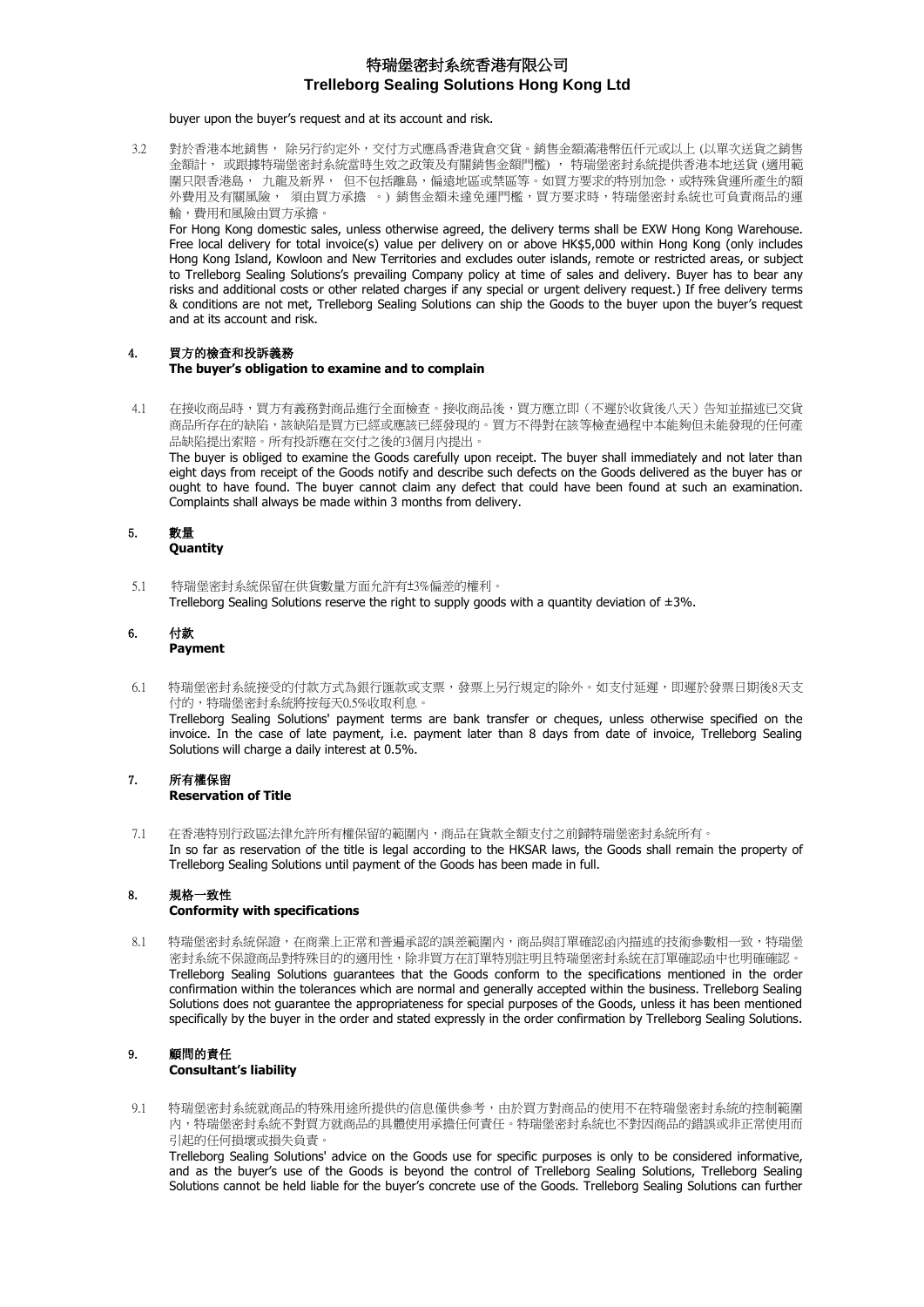not be held liable for any damage or loss due to wrongful and unusual use of Goods.

#### 10. 缺陷和延遲責任 **Liability for defects and delays**

10.1 特瑞堡密封系統將盡最大努力為所有客戶按時提供不存在任何缺陷的商品。但在少數情況下確實無法做到,特瑞堡密 封系統將承擔下述責任: 最高至相應的商品採購價格的25%以內或分批交貨時,每批交貨商品採購價格25%以內。 對 於因特瑞堡密封系統的產品缺陷或交付延遲而對買方造成的直接損失,特瑞堡密封系統將予以賠償,但前提是該缺陷 或延誤由特瑞堡密封系統的過失而造成。

Trelleborg Sealing Solutions does the outmost in order to deliver the Goods free of defects in due time to all customers. If Trelleborg Sealing Solutions exceptionally does not succeed in doing so, Trelleborg Sealing Solutions undertakes the following liability: Up to a maximum corresponding to 25% of the purchase price of the Goods or – if the Goods are to be delivered in instalments – corresponding to 25% of the purchase price of each delivery. Trelleborg Sealing Solutions shall indemnify the buyer for the direct losses suffered due to Trelleborg Sealing Solutions' delivery of defect or delayed Goods, provided that the defect or the delay by negligence on the part of Trelleborg Sealing Solutions.

- 10.2 特瑞堡密封系統對任何間接損失不承擔責任,包括但不限於生產損失、利潤損失、市場擾亂導致的損失或其它間接損 失,無論該等損失是否可歸因於特瑞堡密封系統。 Trelleborg Sealing Solutions is not liable for any indirect losses, including but not limited to loss of production, loss of profit, loss as a consequence of market disturbances and other consequential losses, no matter if Trelleborg Sealing Solutions can be blamed for such damage.
- 10.3 除法律另行規定外,特瑞堡密封系統的責任自交付日期後的12個月內終止。 Unless otherwise provided by law, Trelleborg Sealing Solutions' liability ends within 12 months after the date of delivery.
- 10.4 特瑞堡密封系統對由商品的運輸、儲存、不當搬運或第三方的過失而造成的任何缺陷或延誤不承擔責任。 Trelleborg Sealing Solutions is not liable for any defects or delay that is caused by transportation, storage, wrongful handling of the Goods and any neglect by third party.

#### 11. 産品責任 **Product Liability**

- 11.1 特瑞堡密封系統應按照香港特別行政區法律對因其交付的不合格産品造成的損失承擔責任。 Trelleborg Sealing Solutions shall be liable for damages caused for defective products delivered by Trelleborg Sealing Solutions in accordance with the laws of the HKSAR.
- 11.2 特瑞堡密封系統對因商品使用錯誤或不當而造成的任何損失不承擔責任。同樣,特瑞堡密封系統對任何不動産或有形 資産的任何損壞不承擔責任,除非特瑞堡密封系統存在重大過失行爲。 Trelleborg Sealing Solutions shall not liable for any damages which be attributed to incorrect or un-usual use of Goods. Likewise, Trelleborg Sealing Solutions shall not be liable for any damages of real property or tangible assets, unless Trelleborg Sealing Solutions has acted with gross negligence.
- 11.3 但是,對于因上述情形而産生的責任,該等責任應不包括營業損失、時間損失和其它間接損失。除非另行書面約定, 對于財産損失的責任不應超過單次事故或同次交付引起的系列事故損失的賣方交付的貨物價值。 However, if liability arises pursuant to the above, such liability shall not include operating loss, loss of time and other indirect loss. Unless otherwise agreed in writing, liability for damage to property cannot exceed the delivery value per incident or series of incidents caused by the same delivery.
- 11.4 如第三方對買方提出索賠,買方應立即就該等事宜通知特瑞堡密封系統。如超出了上述規定的特瑞堡密封系統應承擔 責任範圍,買方應免除特瑞堡密封系統的責任。 If a third party files a claim against the buyer for liability, the buyer shall immediately notify Trelleborg Sealing Solutions hereof. The buyer shall discharge Trelleborg Sealing Solutions if liability in excess of the abovementioned limitation of liability is imposed on Trelleborg Sealing Solutions.
- 11.5 如第三方對因特瑞堡密封系統交付的産品而造成的損失提出索賠,特瑞堡密封系統和買方應共同作爲被起訴對象出庭 解決。如本一般條件中第13條的規定,香港法律應適用於特瑞堡密封系統和買方 Trelleborg Sealing Solutions and the buyer shall be mutually obliged to accept being sued at the court handling claims for damages raised against them on the basis of damages claimed to be caused by the products delivered by Trelleborg Sealing Solutions. As stated in clause 13 of this General Conditions, the laws of the HKSAR shall apply to the relationship between Trelleborg Sealing Solutions and the buyer.

# 12. 不可抗力

### **Force Majeure**

12.1 買方或特瑞堡密封系統均無力影響超出其控制範圍的情形,因此,任何一方均無需對因不可抗力事件而無法履行協議 的行爲承擔責任,但僅限于該等不可抗力事件導致雙方無法履行本協議下的義務的範圍內。下述情形應視爲導致雙方